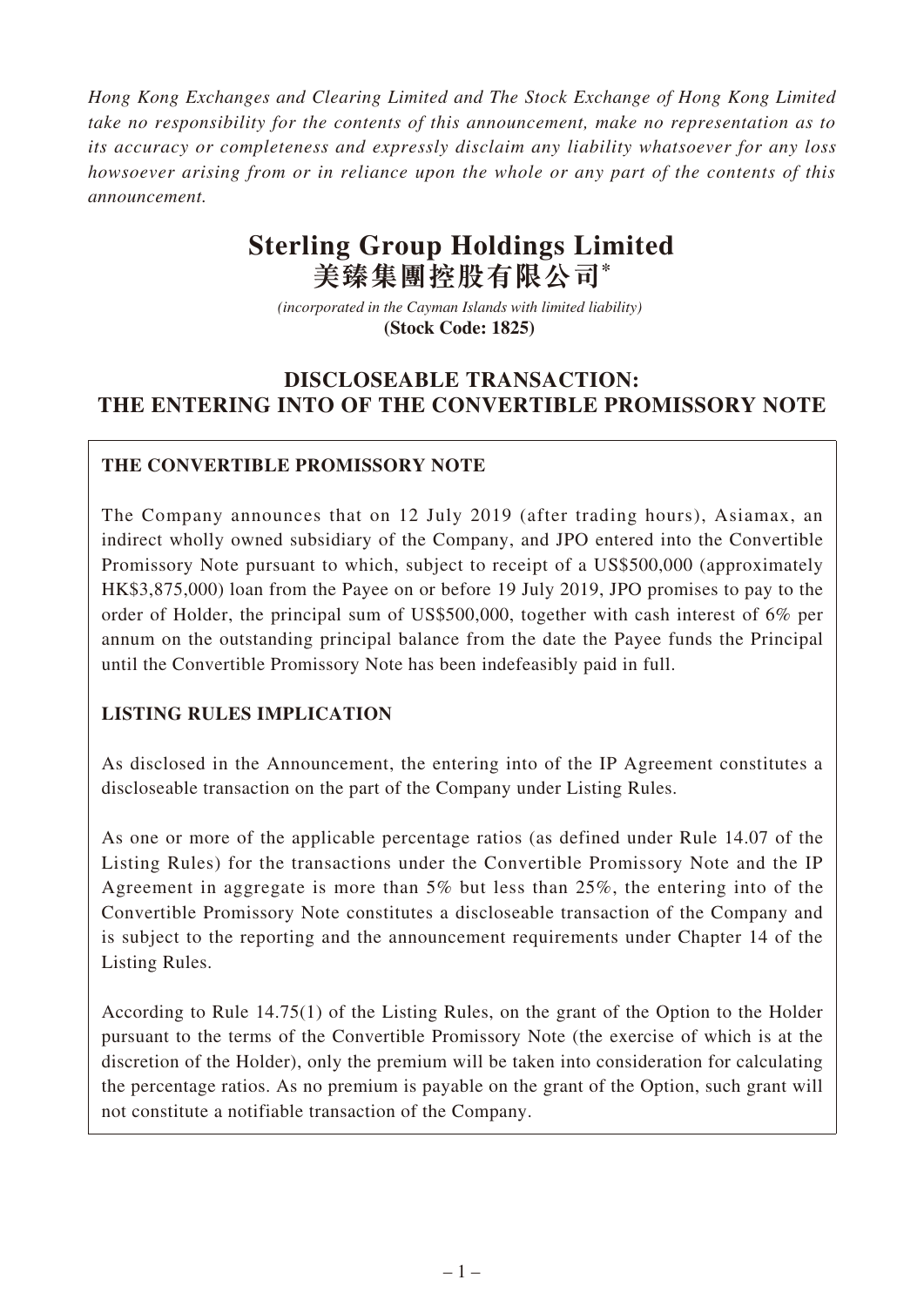## **BACKGROUND**

Reference is made to the announcement of the Company dated 31 May 2019 in relation to the IP Agreement and the License Agreement. Unless otherwise defined herein, capitalised terms used in this announcement shall have the same meanings as those defined in the Announcement.

The Company announces that on 12 July 2019 (after trading hours), Asiamax, an indirect wholly owned subsidiary of the Company, and JPO entered into the Convertible Promissory Note pursuant to which, subject to receipt of a US\$500,000 (approximately HK\$3,875,000) loan from the Payee on or before 19 July 2019, JPO promises to pay to the order of Holder, the principal sum of US\$500,000, together with cash interest of 6% per annum on the outstanding principal balance from the date the Payee funds the Principal until the Convertible Promissory Note has been indefeasibly paid in full.

#### **THE CONVERTIBLE PROMISSORY NOTE**

The principal terms of the Convertible Promissory Note are set out below.

**Date:** 12 July 2019 (after trading hours)

Parties: (1) Asiamax; and

(2) JPO

As disclosed in the Announcement, JPO is a party to each of the IP Agreement and the License Agreement. To the best of the Directors' knowledge, information and belief having made all reasonable enquiry, as at the date of the Convertible Promissory Note, each of JPO and its ultimate beneficial owner(s) is a third party independent of the Company and any connected persons (as defined in the Listing Rules) of the Company.

Pursuant to the Convertible Promissory Note, JPO is desirous of pursuing a license agreement with Guideboat Acquisition LLC ("**Guideboat**"), a Delaware, U.S. limited liability company, to manufacture and sell its products, and Asiamax and JPO intend that the sales of Guideboat shall be included in the definition of "Gross Sales" in the License Agreement.

#### **Principal amount, interest and due date**

Pursuant to the Convertible Promissory Note, subject to receipt of a US\$500,000 (approximately HK\$3,875,000) loan from the Payee on or before 19 July 2019, JPO promises to pay to the order of Holder, the principal sum of US\$500,000, together with cash interest of 6% per annum on the outstanding principal balance from the date the Payee funds the Principal until the Convertible Promissory Note has been indefeasibly paid in full.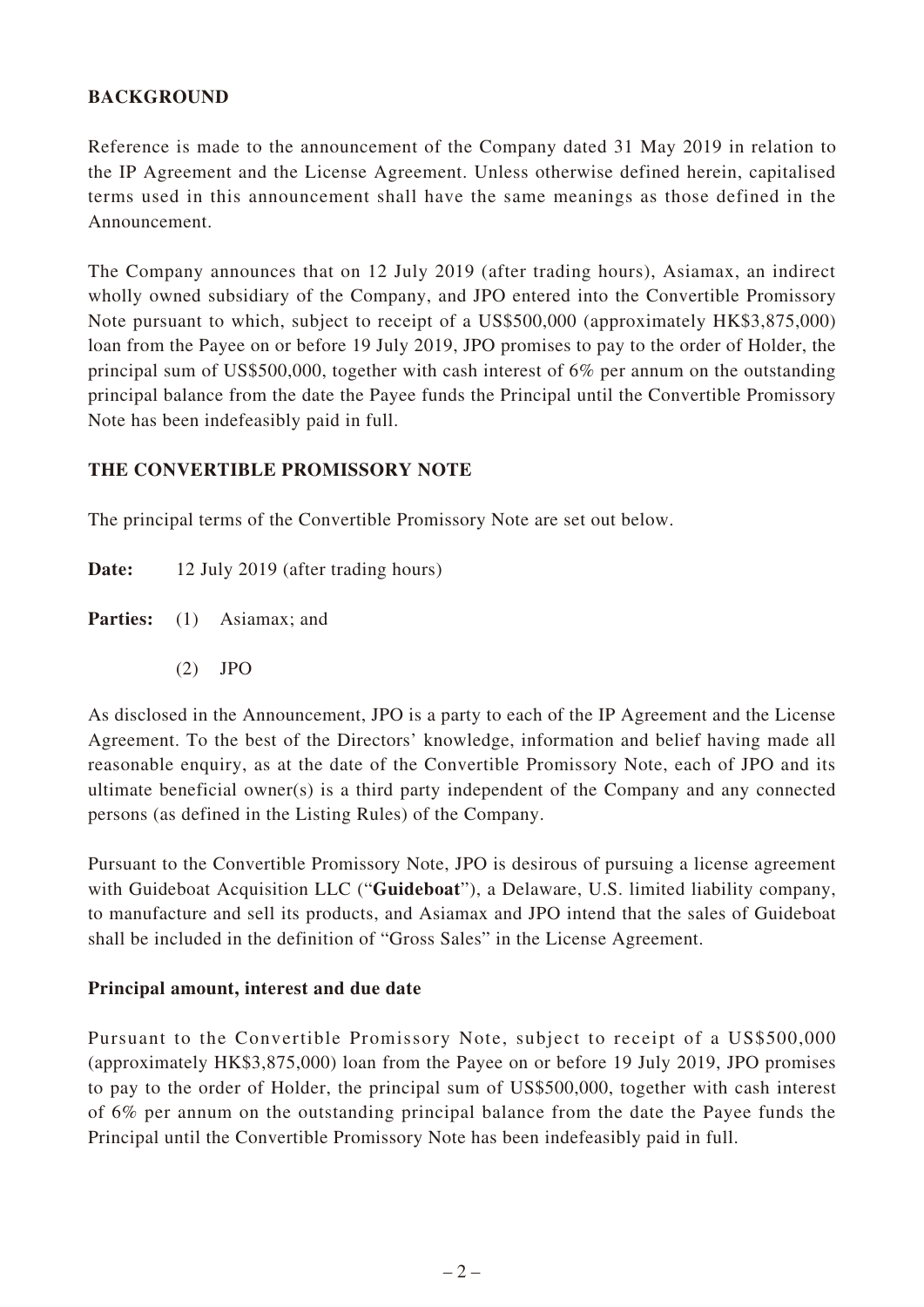Interest will be computed on the basis of a 360-day year and actual days elapsed. Interest shall begin to accrue 90 days from the receipt of the above referenced loan and then shall be paid quarterly on the first business day of each quarter for interest earned in the previous quarter. The outstanding principal shall be due in full on 30 June 2021.

The Group intends to fund the loan amount of US\$500,000 by external financing and internal resources of the Group.

## **Prepayment**

JPO shall not prepay the Convertible Promissory Note without the prior written consent of the Holder.

#### **Conversion**

In the event that (i) JPO has not achieved a net profit of at least US\$200,000, calculated in accordance with U.S. Generally Accepted Accounting Principles, by 31 December 2019; and in every six months thereafter through the end of 31 March 2021 (individually and each a "**Net Profit Default**"), or (ii) JPO defaults under the terms of the Convertible Promissory Note ("**CN Default**"), or (iii) JPO has any uncured defaults after fourteen calendar days of having been served written notice of default under the License Agreement ("**Trade Default**"), and such Net Profit Default, CN Default or Trade Default (individually a "**Default**" or collectively "**Defaults**") occurs on or before the Final Conversion Date, or (iv) JPO and the Holder otherwise mutually agree in writing, then the Holder shall have the option to convert the Principal of the Convertible Promissory Note into 51% of the membership interests of JPO on a fully diluted basis.

Such option may be exercised at any time prior to the Final Conversion Date even though one or more Defaults may have occurred at any time prior to the Final Conversion Date. The occurrence of one or more Defaults shall not be subject to being remedied by actions that occur after any such Default occurs. The failure of the Holder to exercise the option to convert prior to 29 June 2021 after one or more Defaults occur shall not constitute an estoppel or constitute a waiver which would prevent the Holder from later exercising the option to convert.

## **Assignment**

The Holder may assign the Convertible Promissory Note to any direct or indirect subsidiary of the Holder or any affiliate of the Holder.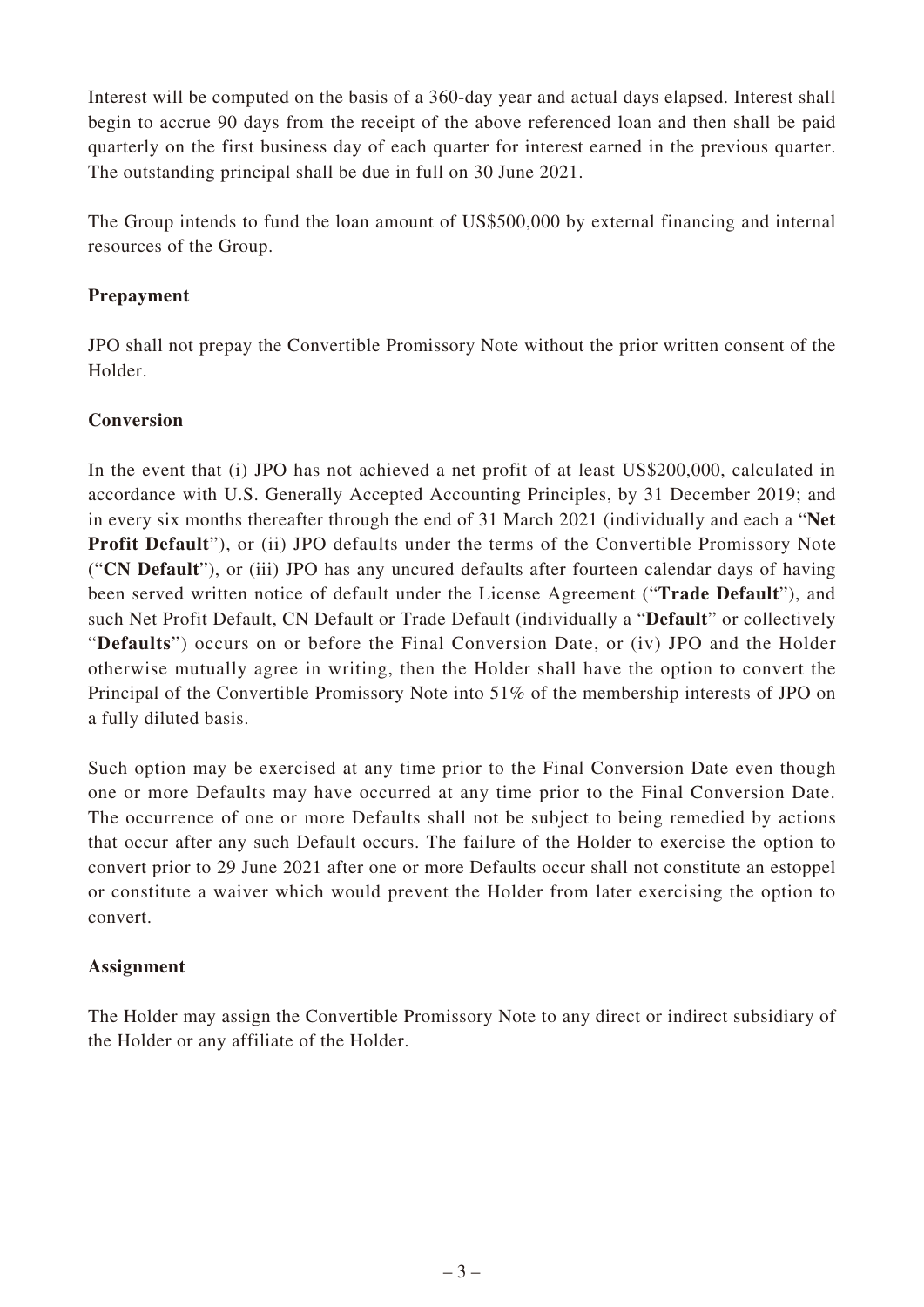#### **INFORMATION ON THE GROUP**

The Group is an apparel manufacturer headquartered in Hong Kong providing a one-stop apparel manufacturing solution for its customers. The Group manufactures a wide range of apparel products such as outerwear, bottoms, tops and other products. The majority of the customers are international apparel brands that are headquartered in the U.S. and certain European countries such as the U.K. with their products sold around the world. In particular, the Group has established a long standing relationship with its largest customer who is an international apparel brand headquartered in the U.S. since the 1990s. In recent years, the Group has actively diversified its customer base and product portfolio.

#### **INFORMATION ON JPO**

JPO is a Delaware, U.S. limited liability company incorporated on 2 May 2019 and engaged in, among other things, the business of direct-to-consumer multi-channel retailing, providing a broad range of products to consumers and small businesses marketed under different brands.

As at 10 June 2019, based on the unaudited management accounts of JPO, the total asset value and net asset value of JPO were US\$4,346,643 (approximately HK\$33,686,483) and US\$0 respectively. Based on the unaudited financial statements of JPO, JPO did not record any revenue for the period from its date of incorporation till 30 June 2019 and recorded net loss of approximately US\$288,922 (approximately HK\$2,239,146) from its date of incorporation till 30 June 2019.

As disclosed in the Announcement, JPO is a party to each of the IP Agreement and the License Agreement. To the best of the Directors' knowledge, information and belief having made all reasonable enquiry, as at the date of the Convertible Promissory Note, each of JPO and its ultimate beneficial owner(s) is a third party independent of the Company and any connected persons (as defined in the Listing Rules) of the Company.

## **REASONS AND BENEFITS OF THE ENTERING INTO OF THE CONVERTIBLE PROMISSORY NOTE**

The terms of the Convertible Promissory Note were determined after arm's length negotiations between the Group and JPO with reference to, among other things, (i) the prospect of enhancing the Group's royalty income from JPO and further developing the Group's manufacturing business and (ii) that the coupon rate of the Convertible Promissory Note is greater than the interest rate of fixed deposits offered by well-recognised financial institutions in Hong Kong and below the cost of money for the Company.

As disclosed in the Announcement, pursuant to the License Agreement, among others, (i) Asiamax shall be the exclusive manufacturer and/or sourcing agent for all Products sold by JPO and (ii) JPO shall pay to Asiamax a royalty based on the Gross Sales.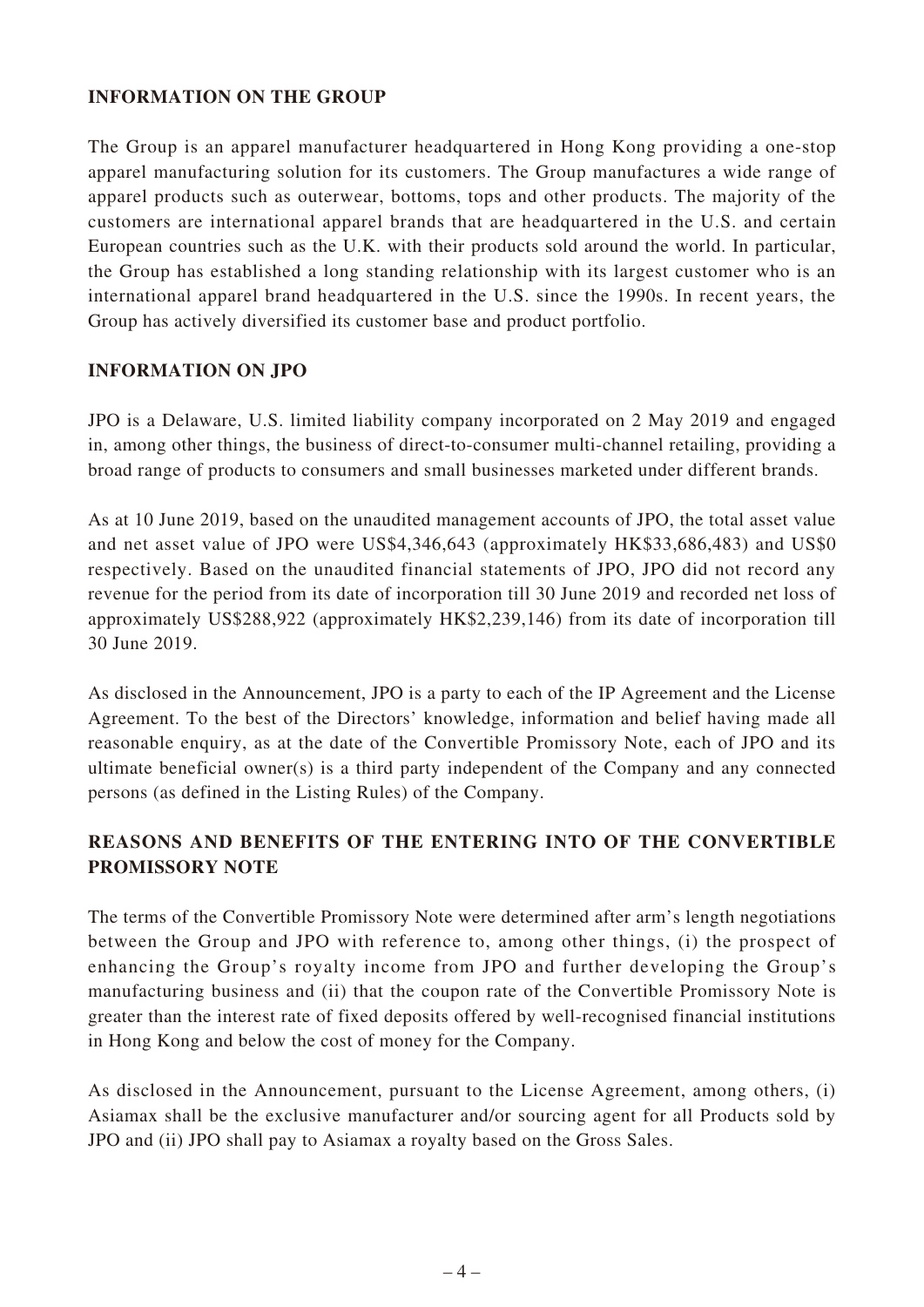Since JPO is desirous of pursuing a license agreement with Guideboat to manufacture and sell its products and the Company understands that it is in an advanced stage of negotiation, it is expected that the Group will become the manufacturer of the woven apparels of Guideboat and thus the Group's manufacturing business will be enhanced. Given the established operation platform of JPO and the similar customer base between JPO and Guideboat, the catalog of Guideboat and its online business are expected to expand and grow.

Asiamax and JPO intend that the sales of Guideboat shall be included in the definition of "Gross Sales" in the License Agreement, and have entered into a supplemental agreement to the License Agreement for this matter. As such, the Royalty Payment to be received by the Group from JPO will increase and the Gross Sales will accelerate reaching US\$40,000,000 (in cumulative rolling trailing twelve (12) months period) sooner, at which point the royalty rate will increase to 1% from the current rate of 0.4% with a minimum amount of US\$120,000 per year.

The Directors are of the view that the terms of the Convertible Promissory Note are fair and reasonable and the entering into of the Convertible Promissory Note is in the interests of the Company and the Shareholders as a whole.

## **LISTING RULES IMPLICATION**

As disclosed in the Announcement, the entering into of the IP Agreement constitutes a discloseable transaction on the part of the Company under Listing Rules.

As one or more of the applicable percentage ratios (as defined under Rule 14.07 of the Listing Rules) for the transactions under the Convertible Promissory Note and the IP Agreement in aggregate is more than 5% but less than 25%, the entering into of the Convertible Promissory Note constitutes a discloseable transaction of the Company and is subject to the reporting and the announcement requirements under Chapter 14 of the Listing Rules.

According to Rule 14.75(1) of the Listing Rules, on the grant of the Option to the Holder pursuant to the terms of the Convertible Promissory Note (the exercise of which is at the discretion of the Holder), only the premium will be taken into consideration for calculating the percentage ratios. As no premium is payable on the grant of the Option, such grant will not constitute a notifiable transaction of the Company.

#### **DEFINITIONS**

In this announcement, unless the context otherwise requires, the following expressions shall have the following meanings when used herein:

"Announcement" the announcement of the Company dated 31 May 2019 in relation to, among others, the IP Agreement and the License Agreement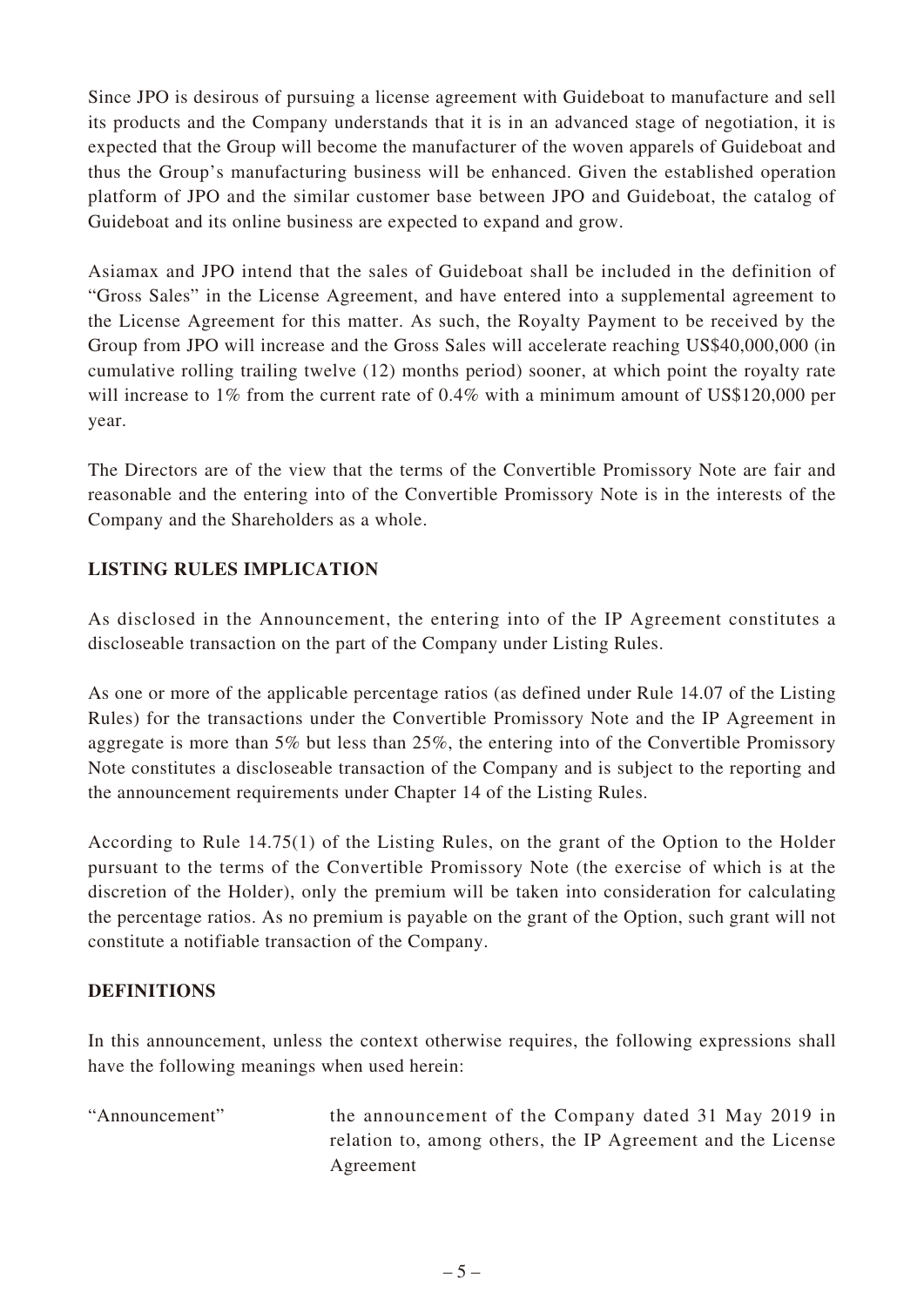| "Asiamax"                        | AsiaMax Holdings Limited, a company incorporated in<br>Hong Kong and an indirectly wholly owned subsidiary of the<br>Company                                                                                                                                                                                |
|----------------------------------|-------------------------------------------------------------------------------------------------------------------------------------------------------------------------------------------------------------------------------------------------------------------------------------------------------------|
| "Board"                          | the board of Directors                                                                                                                                                                                                                                                                                      |
| "Company"                        | Sterling Group Holdings Limited, a company incorporated in<br>the Cayman Islands with limited liability and the issued Shares<br>are listed on the Stock Exchange                                                                                                                                           |
| "Convertible Promissory<br>Note" | the promissory note in the principal sum of US\$500,000 at<br>interest rate of 6% per annum and with the Option, dated<br>12 July 2019 and entered into between Asiamax and JPO.<br>Please refer to the section headed "The Convertible Promissory<br>Note" of this announcement for details of its terms   |
| "Director(s)"                    | the director(s) of the Company                                                                                                                                                                                                                                                                              |
| "Final Conversion Date"          | 29 June 2021                                                                                                                                                                                                                                                                                                |
| "Group"                          | the Company and its subsidiaries                                                                                                                                                                                                                                                                            |
| "Holder"                         | the Payee and any subsequent holder(s) of the Convertible<br>Promissory Note                                                                                                                                                                                                                                |
| "Hong Kong"                      | the Hong Kong Special Administrative Region of the PRC                                                                                                                                                                                                                                                      |
| "HK\$"                           | Hong Kong dollars, the lawful currency of Hong Kong                                                                                                                                                                                                                                                         |
| "IP Agreement"                   | the specific intellectual property purchase agreement dated<br>31 May 2019 and entered into between Asiamax (as buyer)<br>and JPO (as seller) in relation to the acquisition of certain<br>intellectual property by Asiamax, details of which are disclosed<br>in the Announcement                          |
| " $JPO"$                         | JP Outfitters, LLC, a Delaware, U.S. limited liability company                                                                                                                                                                                                                                              |
| "License Agreement"              | the license agreement dated 31 May 2019 and entered into<br>between Asiamax (as licensor) and JPO (as licensee) in relation<br>to, among others, the grant of non-transferable license by<br>Asiamax to JPO to utilize certain intellectual property, details<br>of which are disclosed in the Announcement |
| "Listing Rules"                  | the Rules Governing the Listing of Securities on the Stock<br>Exchange                                                                                                                                                                                                                                      |